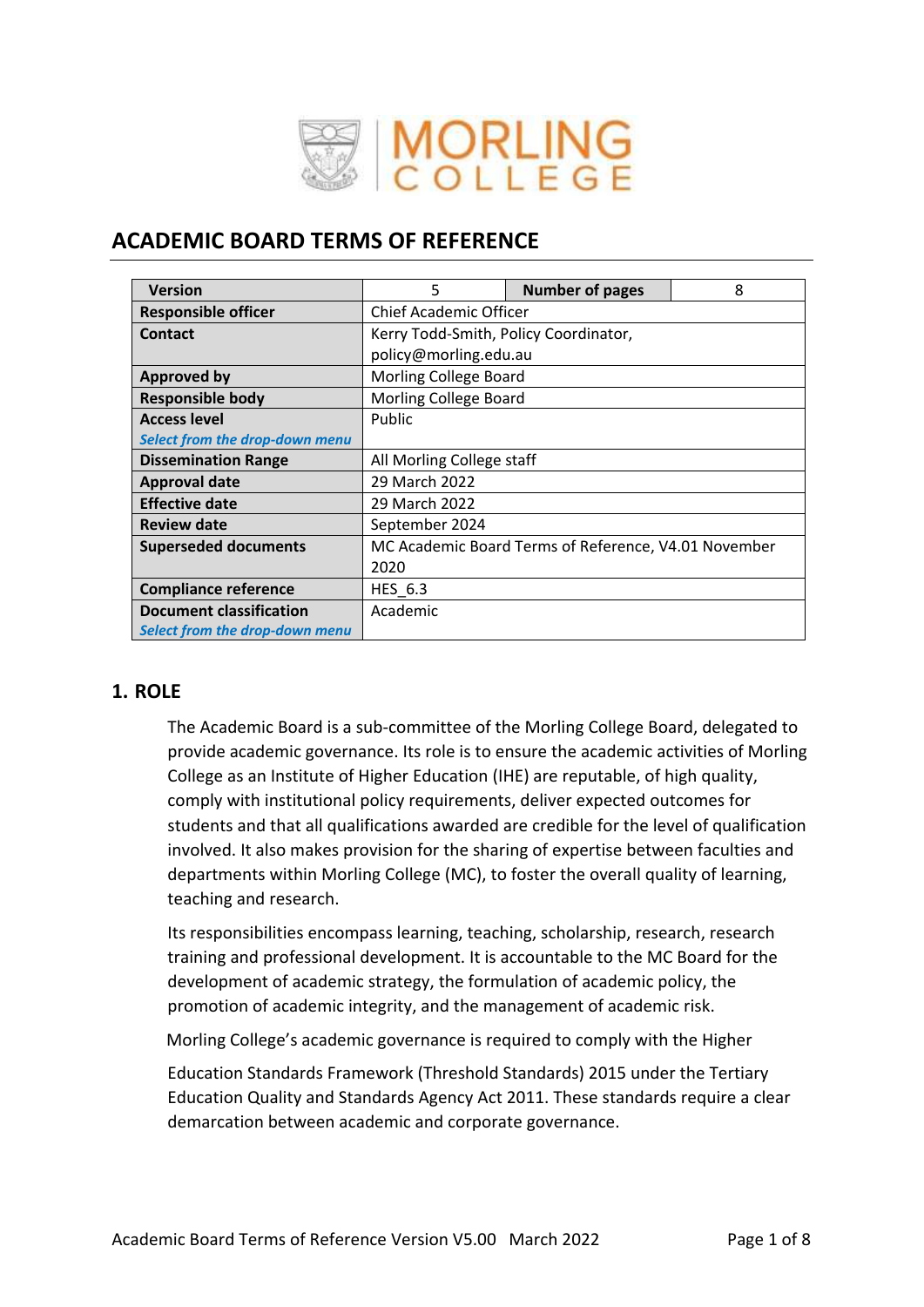### **2. DEFINITIONS**

| <b>Key Term - Acronym</b> | <b>Definition</b>                                  |
|---------------------------|----------------------------------------------------|
| AB                        | Academic Board                                     |
| <b>ACT</b>                | Australian College of Theology                     |
| <b>AQF</b>                | <b>Australian Qualifications Framework</b>         |
| <b>IHE</b>                | Institute of Higher Education                      |
| <b>MC</b>                 | <b>Morling College</b>                             |
| TEQSA                     | <b>Tertiary Education Quality Standards Agency</b> |

## **3. CONTEXT STATEMENT**

MC is a registered Institute of Institute of Higher Education (PRV12034) of accredited courses in Education, Counselling and Chaplaincy and Spiritual Care.

MC also offers courses in Theology (AQF 5-10), accredited through a third-party arrangement with the Australian College of Theology (ACT). MC is also a College of the University of Divinity, offering accredited Higher Degree Research training (AQF9-10). Consequently, MC's policies will incorporate the appropriate academic requirements for each area according to the relevant accrediting authority.

Most of MC's Theology students study courses from the ACT, so academic and student policies are set by the Australian College of Theology, and these can be located a[t](http://www.actheology.edu.au/policies.php) <http://www.actheology.edu.au/policies.php>[.](http://www.actheology.edu.au/policies.php)

Policies relevant to students under the University of Divinity accreditation, can be located at [http://www.divinity.edu.au](http://www.divinity.edu.au/)

MC academic and student policies will be set in areas for its own IHE requirements in Education, Counselling and Chaplaincy and Spiritual Care, and for relevant whole of institution IHE requirements.

The Academic Board's role primarily relates to the academic governance of courses offered by Morling as an independent IHE. It relates indirectly to courses offered under third party arrangements with other IHEs, insofar as it makes provision for the sharing of expertise between faculties and departments, to foster the quality of learning, teaching and research within MC.

The Academic Board also monitors quality indicators and academic risks for all courses offered at MC.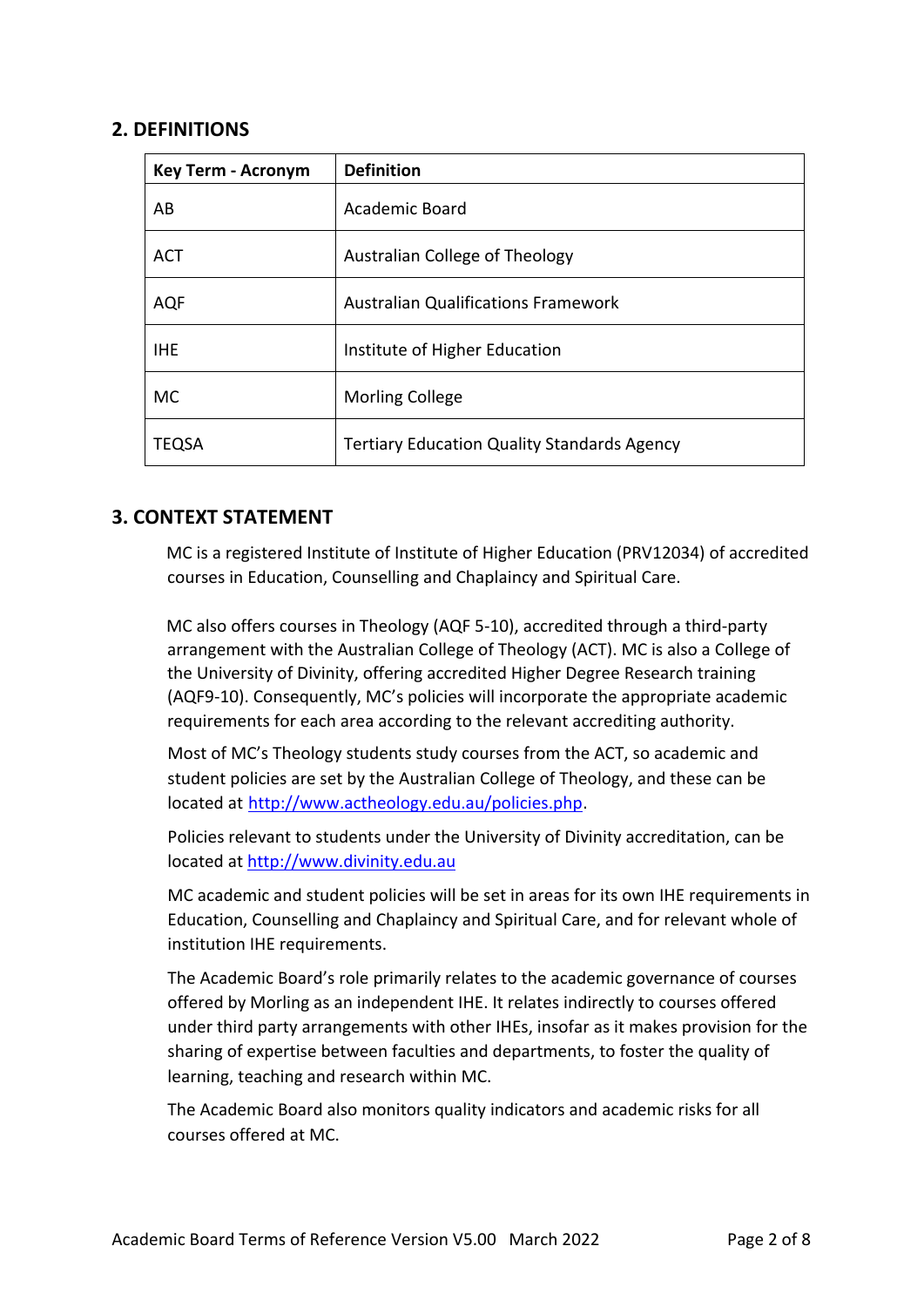# **4. RESPONSIBILITIES**

- 4.1 Establish, monitor, and sustain the high quality, compliance and integrity of the higher education provided by Morling College
- 4.2 Confer awards, in accordance with the Australian Qualification Framework (AQF) and the AQF Qualifications Issuance Policy. Delegate the Chair of the Academic Board the ability to confer awards between meetings at the request of the Director of Student Services, the Dean of Education or the Dean of Counselling, Chaplaincy and Spiritual Care, when deemed necessary and the reason for the conferral is stated.
- 4.3 Ensure quality learning experiences and outcomes for students
- 4.4 Evaluate the effectiveness of academic activities, including establishment and external review of institutional benchmarks
- 4.5 Pursue the highest standards of academic integrity
- 4.6 Identify, monitor and address risks to the academic standards and academic integrity of MC
- 4.6 Oversee the development of new TEQSA complying awards and conducting regular reviews of existing awards
- 4.8 Determining which courses will be removed from accreditation
- 4.9 Approve units of study for Courses accredited by MC
- 4.10 Oversee the moderation of student results
- 4.11 Identify, evaluate, and implement appropriate educational innovation
- 4.12 Establish, oversee, and review academic policies and procedures, for Courses accredited by MC in accordance with:
	- 4.11.1 statutory and regulatory requirements
	- 4.11.2 MC academic policies, procedures, and standards
- 4.13 Oversee the development, implementation, and monitoring of strategic plans for research and for learning and teaching
- 4.14 Appoint committees, including approval of the membership and terms of reference for such committees, to fulfil these responsibilities
- 4.15 Recommend the appointment and approve the reappointment of honorary researchers
- 4.16 Certify to the MC Board annually that the responsibilities set above have been discharged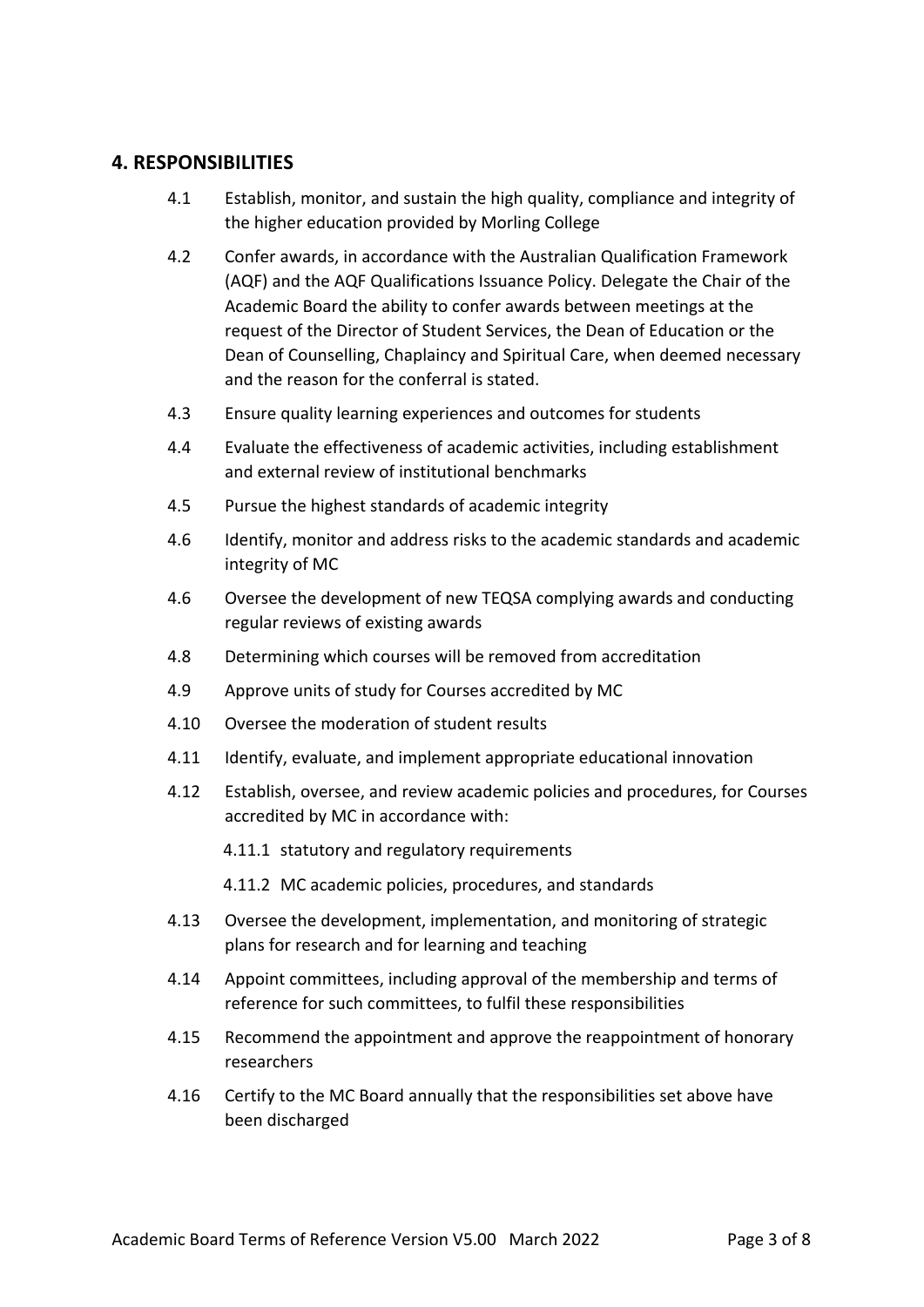## **5. SUBCOMMITTEES OF THE ACADEMIC BOARD**

- 5.1 Learning and Teaching Committee (LTC)
- 5.2 Research Committee (RC)

### **6. MEMBERSHIP**

#### **Qualities**

- 6.1 A person appointed to the Academic Board is to have qualifications and experience appropriate to the discharge of the office as a member of the Academic Board.
- 6.2 Members must subscribe to the Morling College Statement of Faith, the Lausanne Covenant or a statement of faith approved by the Morling College Board.

#### Composition

- 6.3 One Chairperson, appointed by the MC Board, who is to be a senior academic and a member of the MC Board
- 6.4 Chief Academic Officer (Executive Officer)
- 6.5 Principal
- 6.5 Director of Student Services
- 6.7 One representative from each Faculty area of Morling as a IHE (currently Education and Counselling, Chaplaincy & Spiritual Care), who shall be either the dean of that faculty or the dean's nominee
- 6.8 One representative from the Faculty of Bible and Theology, who shall be either the dean of that faculty or the dean's nominee
- 6.9 One representative from the Perth Campus of MC, who shall be either the dean of that campus or the dean's nominee
- 6.10 Chair (or representative) of the MC Learning and Teaching Committee
- 6.11 Chair (or representative) of the MC Research Committee
- 6.12 One postgraduate student elected from amongst the students enrolled in the Faculty of Education or the Faculty of Counselling, Chaplaincy and Spiritual Care
- 6.13 Up to 4 externals academics or industry practitioners with relevant expertise
- 6.14 Senior Quality and Compliance Officer (non-voting)
- 6.15 Secretary (non-voting)

# **7. TERMS OF OFFICE**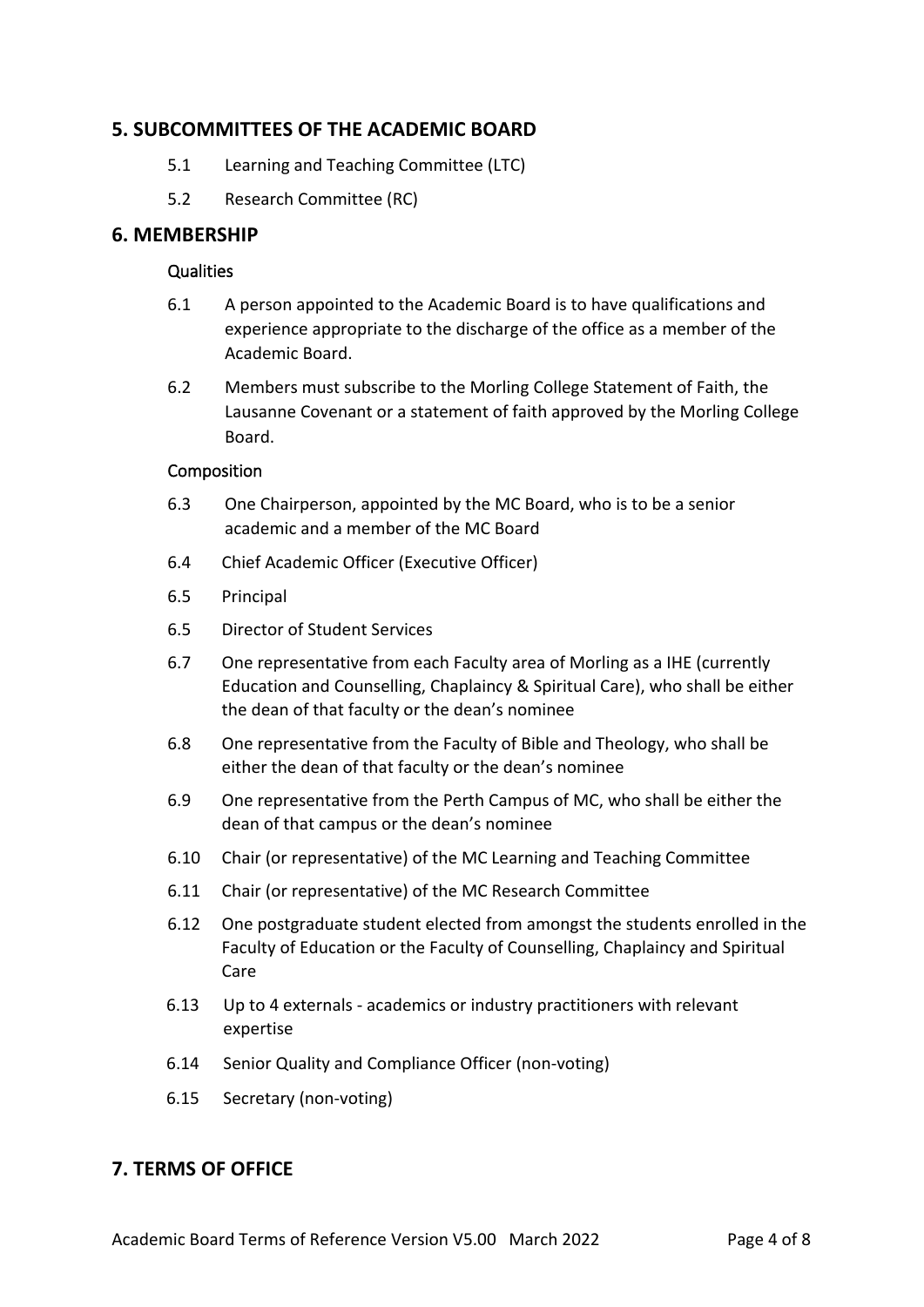- 7.1 The term of office for an appointed member of the Board is 5 years
- 7.2 A Board member may be appointed for a period of two consecutive 5 year periods, but then is to have a period of no less than one year off the Board before being eligible for reappointment
- 7.3 The student representative will be elected for a 3-year term. Graduation shall not terminate membership of the Board.
- 7.4 The Chair of the Board may bring a motion to appoint or remove a member.

# **8. MEETINGS**

- 8.1 There will be a minimum of 4 meetings per year
- 8.2 The quorum for meetings will be 50% of members
- 8.3 When a member cannot attend a meeting, they may nominate a replacement to attend in their place
- 8.4 Decisions may be made by circular resolution, or awards conferred by the Chair, between meetings if deemed necessary. The decisions or awards will be reported at the next meeting of the Academic Board.
- 8.5 If not in attendance, the Chair will nominate a member to chair the meeting
- 8.6 Confirmed minutes will be provided to the MC Board

# **9. RELATED DOCUMENTS AND LEGISLATION**

[Australian Qualifications Framework,](https://www.aqf.edu.au/sites/aqf/files/aqf_issuance_jan2013.pdf) Second Edition 2013

[AQF Qualifications Issuance Policy,](https://www.aqf.edu.au/sites/aqf/files/aqf_issuance_jan2013.pdf) Second Edition 2013

[Higher Education Standards Framework \(Threshold Standards\) 2021](https://www.legislation.gov.au/Details/F2021L00488)

[TEQSA, 11 October 2017, Governance Note: Academic Governance](https://www.teqsa.gov.au/sites/default/files/guidance-note-academic-governance-2-3-web.pdf?v=1581307179)

Learning and Teaching Committee Terms of Reference

Research Committee Terms of Reference

Conferral Policy: Education, Counselling, Chaplaincy and Spiritual Care, 2022

## **10. REFERENCES**

Avondale Academic Board

## **11. VERSION HISTORY**

| Version | Approved by | <b>Approval Date</b> | <b>Effective Date</b> | Changes made                                                                                        |
|---------|-------------|----------------------|-----------------------|-----------------------------------------------------------------------------------------------------|
| 5.00    | MC Board    | 29 March 2022        | 29 March 2022         | Added 4.2 and amended 8.4<br>to include the Chair's<br>conferral of awards.<br>Removed wording from |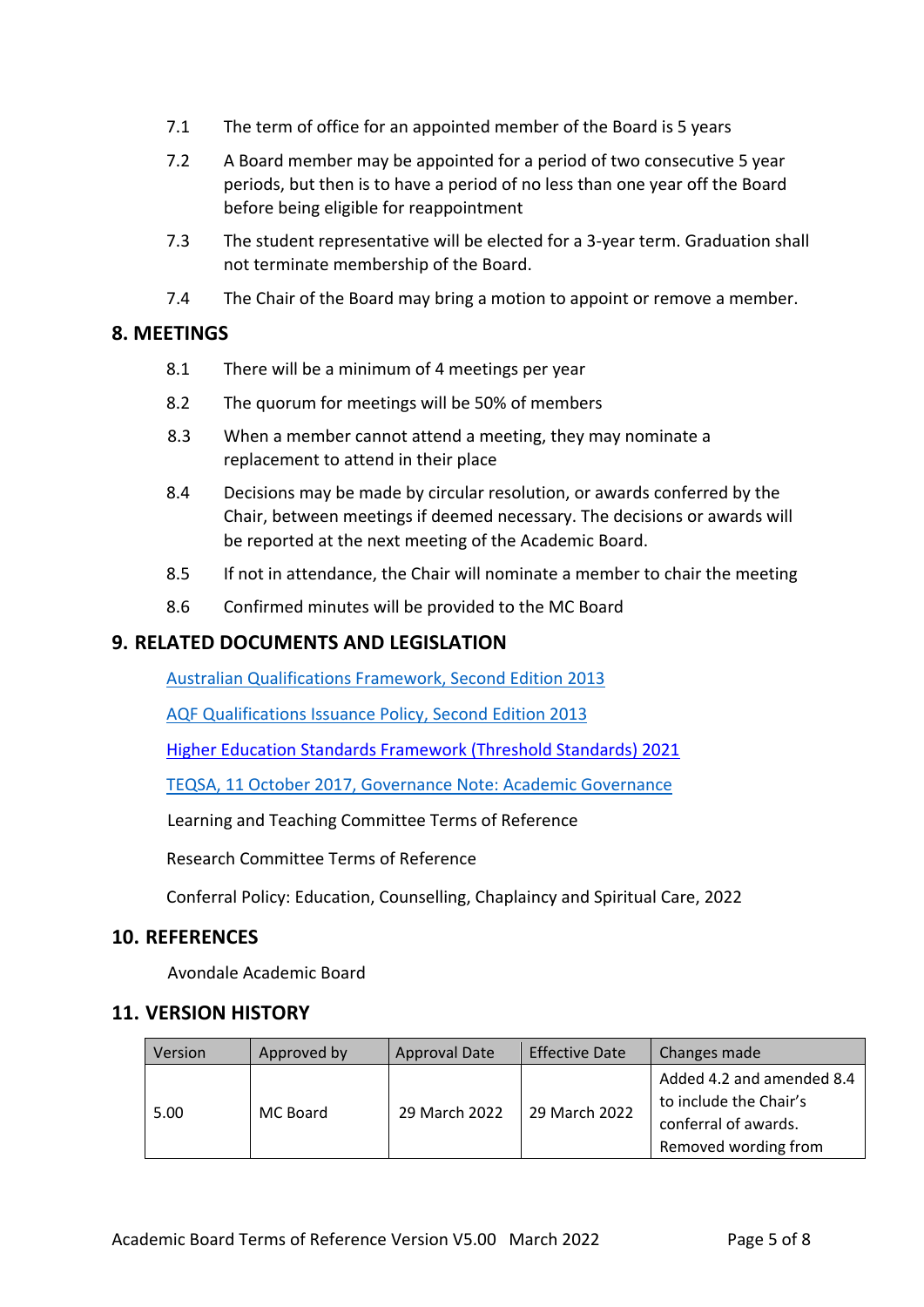|      |                        |                     |                   | 4.16 made redundant by<br>the above changes.<br>6.14: amended to Senior<br><b>Quality and Compliance</b><br>Officer to reflect change in<br>role and title.<br>Added to 9: Australian<br><b>Qualifications Framework;</b><br><b>AQF Qualifications Issuance</b>                                                                                                                                                               |
|------|------------------------|---------------------|-------------------|-------------------------------------------------------------------------------------------------------------------------------------------------------------------------------------------------------------------------------------------------------------------------------------------------------------------------------------------------------------------------------------------------------------------------------|
|      |                        |                     |                   | Policy, Conferral Policy: ED,<br>CCSC                                                                                                                                                                                                                                                                                                                                                                                         |
| 4.01 | AB, Leadership<br>Team | September<br>2021   | September<br>2021 | Institute of Higher<br><b>Education replaced Higher</b><br><b>Education Provider, to</b><br>reflect the change in<br>classification by TEQSA.<br>Membership changes to<br>reflect changes in roles.<br>6.5: Director of Student<br>Services replaced Registrar.<br>6.14: Compliance Officer<br>replaced Academic Quality<br>Officer                                                                                           |
| 4.00 | AB, MC Board           | 24 November<br>2020 | 1 January 2021    | Amended 4.8 to read<br>'Approve' instead of<br>'Oversee the approval of'.<br>Added 4.14 . Added 6.2, 6.9,<br>7.3 and 7.4. Amended 6.7,<br>6.8 making the Dean or<br>nominee voting members.<br>Amended 7.1, adding 'the<br>Lausanne Covenant or a<br>statement of faith<br>approved by the MC<br>Board.<br>Amended 7.3, adding<br>'Graduation shall not<br>terminate membership of<br>the Board.'<br>9. Added TEQSA documents |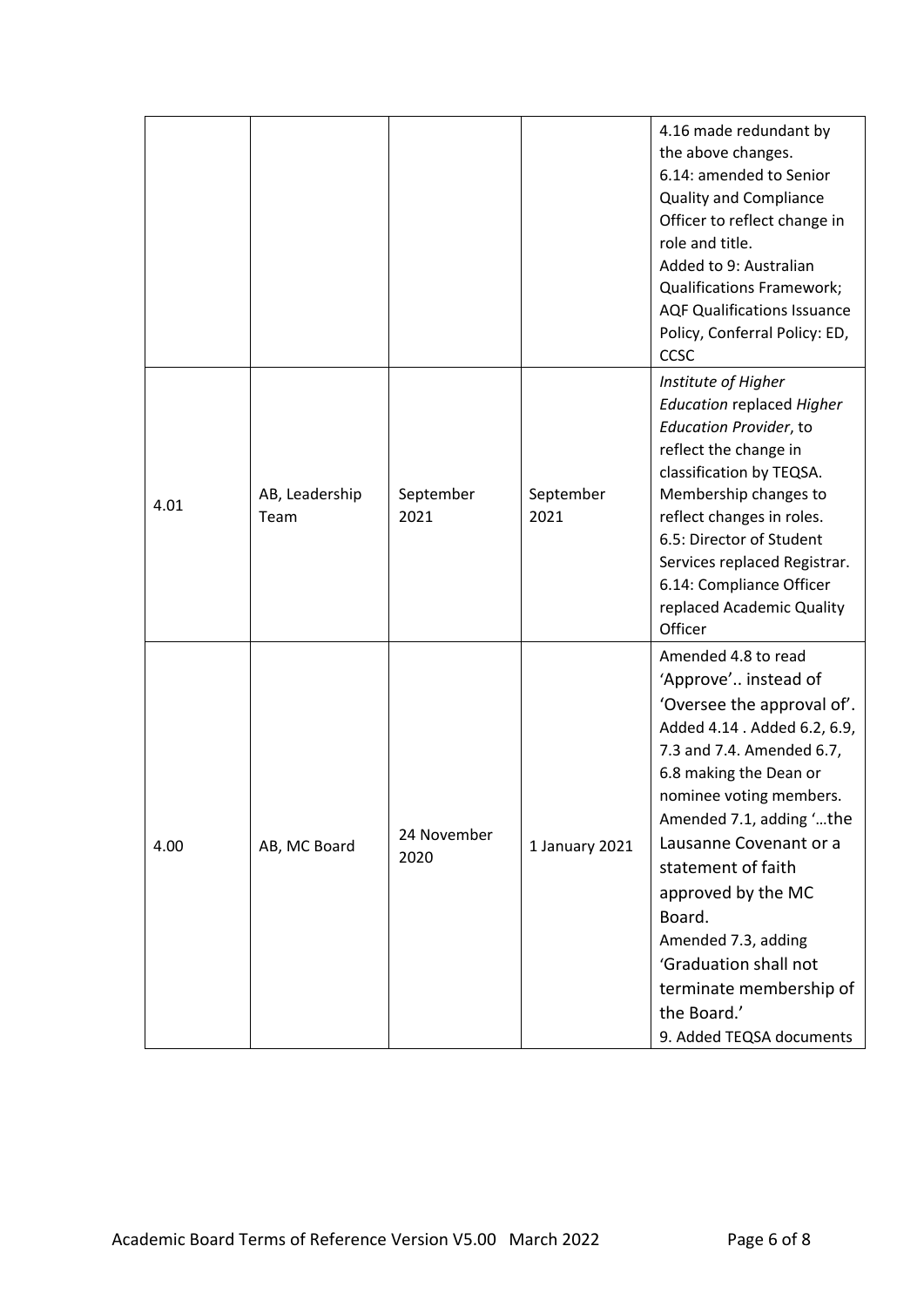| 3.1 | AB, MC Board | 21 March 2020    | 21 March 2020    | Added quality and risk<br>monitoring to 3. Added BAT<br>representative (non-voting)<br>member with a standing<br>invitation. Added Secretary<br>(non-voting) to<br>membership.                                                                                                                                                                                                                                                                                                                                                                              |
|-----|--------------|------------------|------------------|-------------------------------------------------------------------------------------------------------------------------------------------------------------------------------------------------------------------------------------------------------------------------------------------------------------------------------------------------------------------------------------------------------------------------------------------------------------------------------------------------------------------------------------------------------------|
| 3.0 | AB, MC Board | 6 August 2019    | 6 August 2019    | <b>Renamed Academic Board</b><br>Terms of Reference.<br>Updated to reflect change<br>in MC structure and roles.<br>Added 4.1 and 4.2 to<br>Responsibilities. Added<br>Principal and Academic<br>Quality Officer to<br>Membership. Postgraduate<br>student to be elected for a<br>term of 3 years; included<br>representative from new<br>Research Committee and<br>Learning and Teaching<br>Committees. Removed<br>references to third party<br>providers and to courses<br>not accredited by MC.<br>Specified that the number<br>of meetings is a minimum. |
| 2.0 | AB, MC Board | 15 May 2018      | 15 May 2018      | Renamed Academic Board<br>Policy. Updated to reflect<br>changes in TEQSA<br>standards. Membership<br>updated to reflect changes<br>in MC Roles and to<br>generalise representation of<br>third-party providers. Term<br>of office changed from 3 to<br>5 years. Streamlined and<br>formatted into new<br>template                                                                                                                                                                                                                                           |
| 1.0 | AB, MC Board | <b>July 2012</b> | <b>July 2012</b> | <b>Renamed Academic Board</b><br>Framework.<br>Provided more detail re<br>responsibilities. Updated<br>membership added Terms<br>of Office. Included Board<br>Executive.                                                                                                                                                                                                                                                                                                                                                                                    |